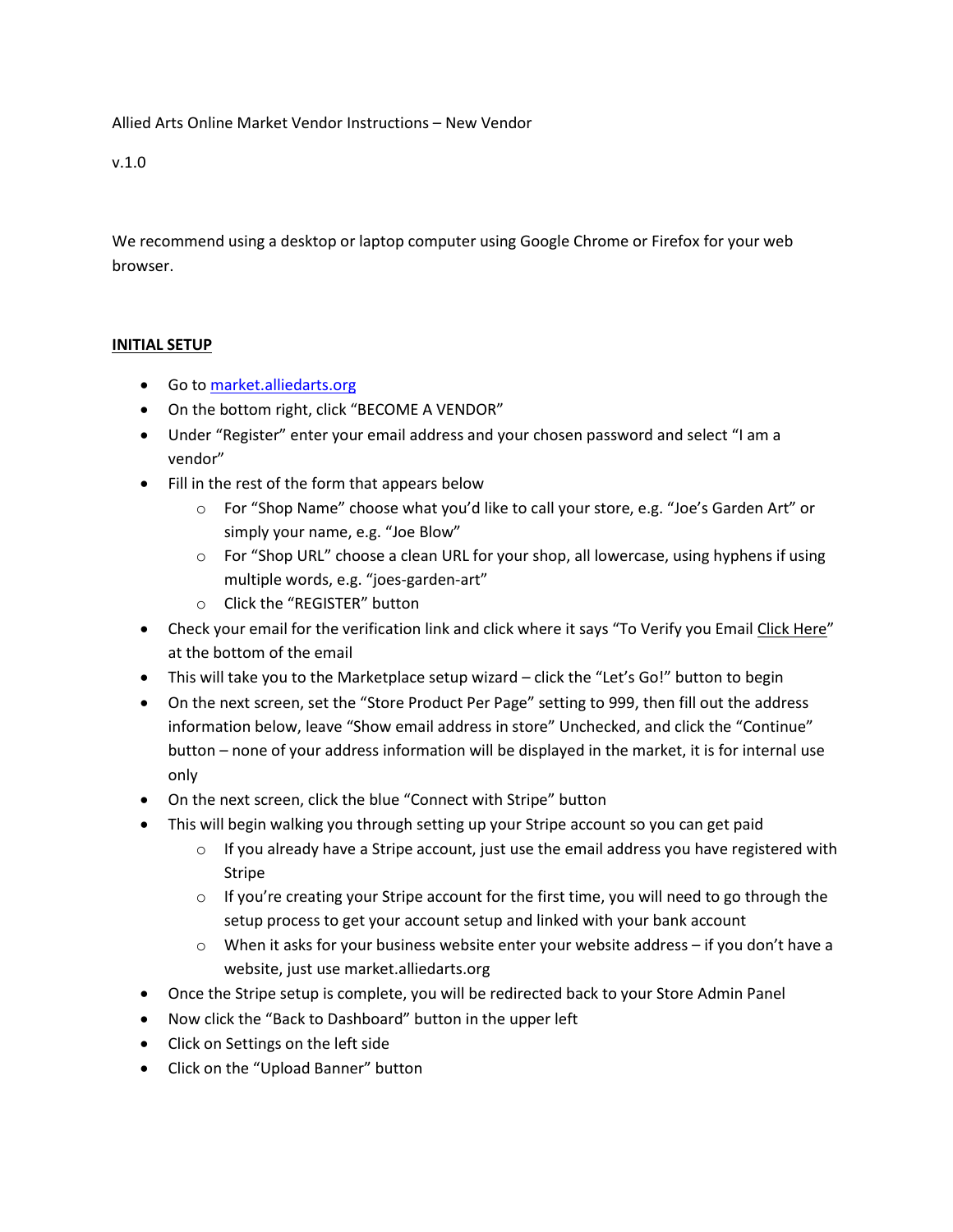- Now you will be asked to select a file from your computer by choosing the "SELECT FILES" button
	- $\circ$  Ideally, you will use an image for your banner that is formatted to 1200x300 pixels. If you don't have an image cropped to these dimensions, don't worry, you will have the option to crop your image. Choose an image from your computer, preferably at least 1200 pixels wide. Once you've click "Open" it will upload your picture to the market.
	- $\circ$  Choose "SELECT AND CROP" in the bottom right, then drag and/or resize the crop window by dragging it or resizing from the edges or corners to crop your picture appropriately and choose "CROP IMAGE" in the bottom left when you are satisfied.
- Click the "Upload Photo" button just below your banner to add a profile picture
	- $\circ$  Ideally, you will use an image for your profile that is formatted to 150x150 pixels but again you will have a chance to crop a picture if you don't have one ready to go.
- Select the "Upload files" tab in the upper left
- Choose an image from your computer and choose "Open" to upload it to the market.
- Choose "SELECT AND CROP" in the bottom right and follow the same steps as with the banner.
- Next, scroll down to the Biography section, where you may enter information about yourself, your business, etc. This will be visible on the market site. Unless you are very familiar with website editors, it is strongly advised to stick to basic text here.
- Click the "Update Settings" button when you've completed this form

# **SHIPPING**

By default, all products sold on the Allied Arts Online Market will be made available to the customer via pickup at the Allied Arts Gallery in downtown Bellingham – when an order is placed, you will receive an email listing what has been ordered and you will need to deliver your items to Allied Arts.

If you want to add additional shipping options, such as local delivery, or flat rate shipping, proceed with the following steps. Otherwise, skip to the next section.

- Next, click on "Shipping" at the top left of the page
	- $\circ$  If you want to offer other shipping options, you may do that here by clicking the "Add Shipping Method" link at the right
		- **•** On the next screen, skip the Zone information and just click the "Add Shipping Method" button
		- **If you would like to offer free shipping or delivery, choose "Free Shipping" and** click the "ADD SHIPPING METHOD" button
			- Now you will see "Free Shipping" as a listed option if you hover your mouse over it, you'll see an "Edit" link – click this.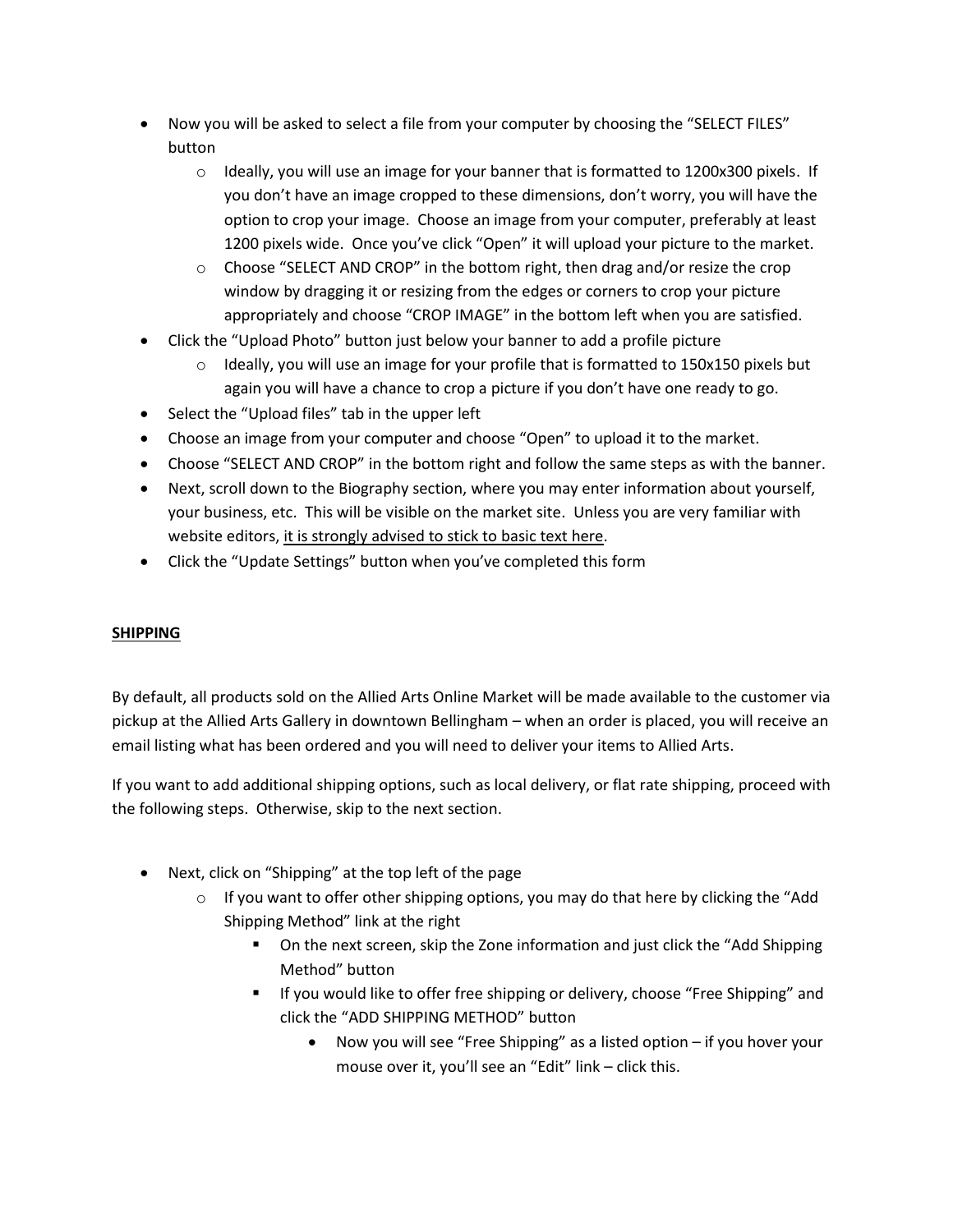- You can change the name that customers will see, for example "Free Local Delivery"
- You can also set a minimum order amount that must be reached for it to qualify for free shipping (or delivery)
- Click the "SAVE SETTINGS" button when done
	- o IMPORTANT YOU WILL BE RESPONSIBLE FOR DELIVERY/SHIPPING COSTS IF YOU CHOOSE TO OFFER THIS OPTION
- If you would like to offer a flat rate shipping price, again click the "Add Shipping Method" button, and this time choose "Flat Rate, then click the "ADD SHIPPING METHOD"
	- Now you will see "Flat Rate" as an option if you hover your mouse over it, you'll see an "Edit" link – click this.
	- Here again, you can rename the option, so you could call it "Local Delivery" or "Standard US Shipping" – but make sure you name it appropriately so customers understand the option
		- o Here, you can either charge a flat fee (ie: \$20) or you can get more complicated by using formulas that are described in this window (ie: "10.00 \* [qty]" which would charge \$10 per item we don't recommend using any other formulas at this time
		- o Leave all other fields as they are and click "SAVE SETTINGS"
- Finally, click the "Save Changes" button in the bottom right

# **PRODUCT SETUP**

- Click "Back to Dashboard" in the upper left
- Click on Products on the left
- Click the "Add new product" button to begin setting up your first product
	- o Name Your Product
	- o Enter the price for your product
	- o Click "Upload Product Image" to select the featured image for your product
		- Images should be sized no wider than 1500px and no taller than 900px
		- **IMADE:** Images should be .jpg files saved at 72dpi
		- Image file size should be no larger than 250kb and ideally, less than 100kb
		- Following the above guidelines will help your store load quickly for shoppers if you need a simple tool to help optimize your images for your store, you can try using the free image optimizer a[t https://imagecompressor.com/](https://imagecompressor.com/)
		- **EXECUTE:** Click the "SET FEATURED IMAGE" button in the bottom right
	- $\circ$  You may add additional images for your product by clicking the + sign below the featured image and following the above steps
	- o You may add a short description and a full description in the fields below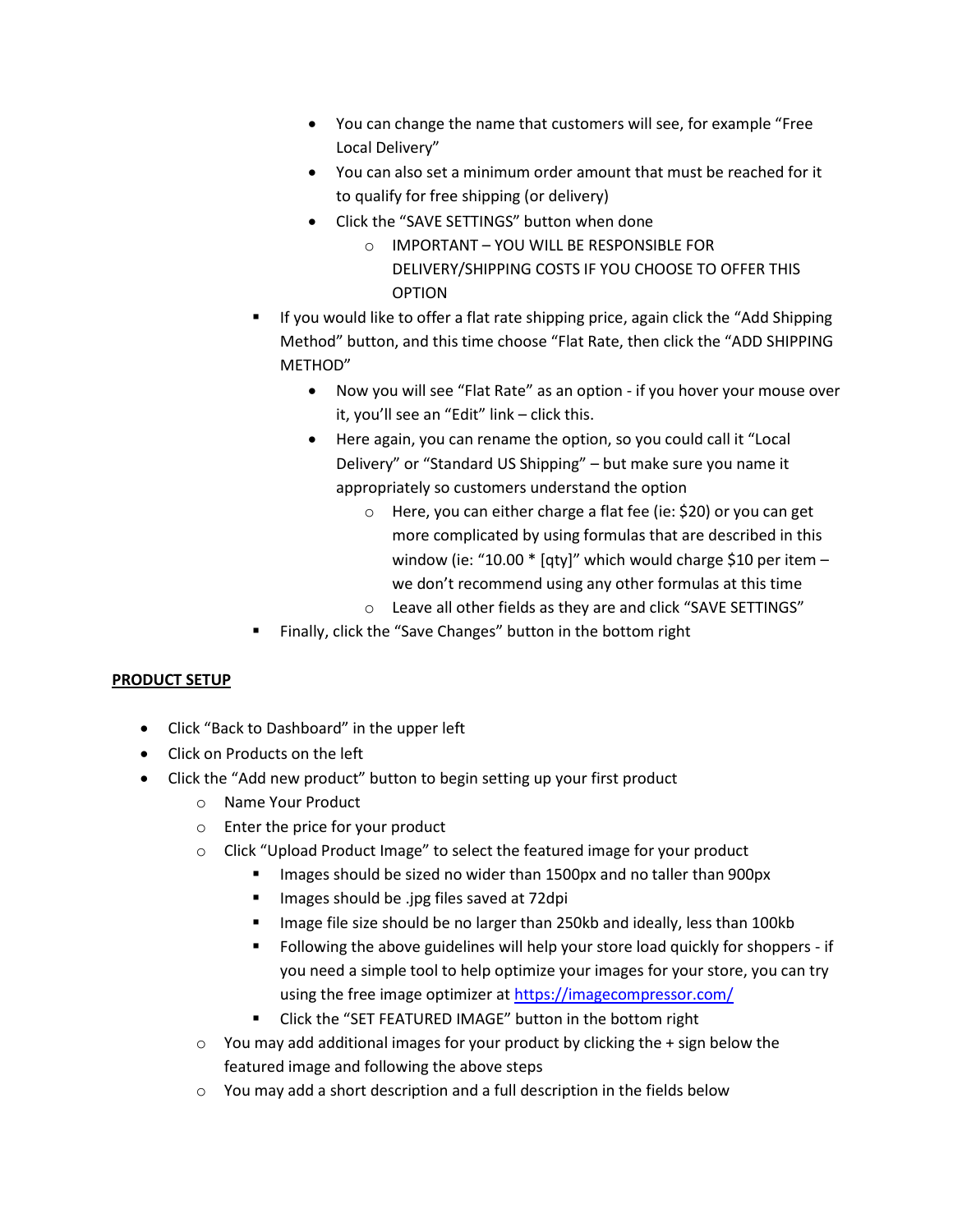- $\circ$  Be sure to click the "Select product category" field and choose the appropriate category for your product from the dropdown list
- $\circ$  You may want to view your store from the front-end to see how these display. To do this, first click the "Create Product" button in the bottom right to publish it. Then click the "Visit Store" icon in the bottom left of your menu panel on the left. It looks like a little square with an arrow coming out of it. If you hold your CTRL button down when you click this, it will open in a new tab in your web browser and you will be able to switch over to it to view your store and items as seen from the shopper perspective. You can refresh this page each time you make changes on the back-end in your admin panel to reflect any new changes.
- $\circ$  Once you are satisfied with your basic product settings and you have clicked "Create Product" (or "Save Product" if it's already been created), continue down this page

NOTE: There are two types of products you may wish to choose from; Simple or Variable. A Simple product is a standard "one-off" product without any variations. A Variable product is a product that has variations, like size, color, material, etc. For Simple products please leave the Product Type set to Simple and continue to the next step below. For Variable products, please continue to the next step below, but note the following section "For Variable Products" and follow the directions.

- o In the Inventory section:
	- You will see a field for a SKU if you use SKUs for your products, you may enter them here but be sure to prefix your SKU with the three initials of your name and a -, ex: EAD-12345
	- **E** Check the box that says "Enable product stock management"
	- For "Stock quantity", choose how many of this item you will bring to the market at one time (ie: how many the market will have "on hand" and ready to sell)
	- For "Low stock threshold", set a number that will trigger an automated email to you when your stock at the market runs low, or leave set to 0 if you don't want to be notified when stock runs low - you will always be notified when you run out of stock on an item
	- Keep "Allow Backorders" set to "Do not allow"
- $\circ$  In the Shipping and Tax section, leave these fields alone unless you are selling a food item that you know for sure is not taxable
- $\circ$  In the Linked Products section, if you would like to display similar suggested products to display on the product page, you can add them in the "Upsells" section by typing their names and choosing them from the dropdown list that appears (the other products need to have been previously added) – this step is entirely optional and it's recommended to skip this initially and come back to it later if desired
- o Skip past the next several sections and click "Save Product" at the bottom

For Variable Products:

o In the Attribute and Variation section click the "Add attribute" button.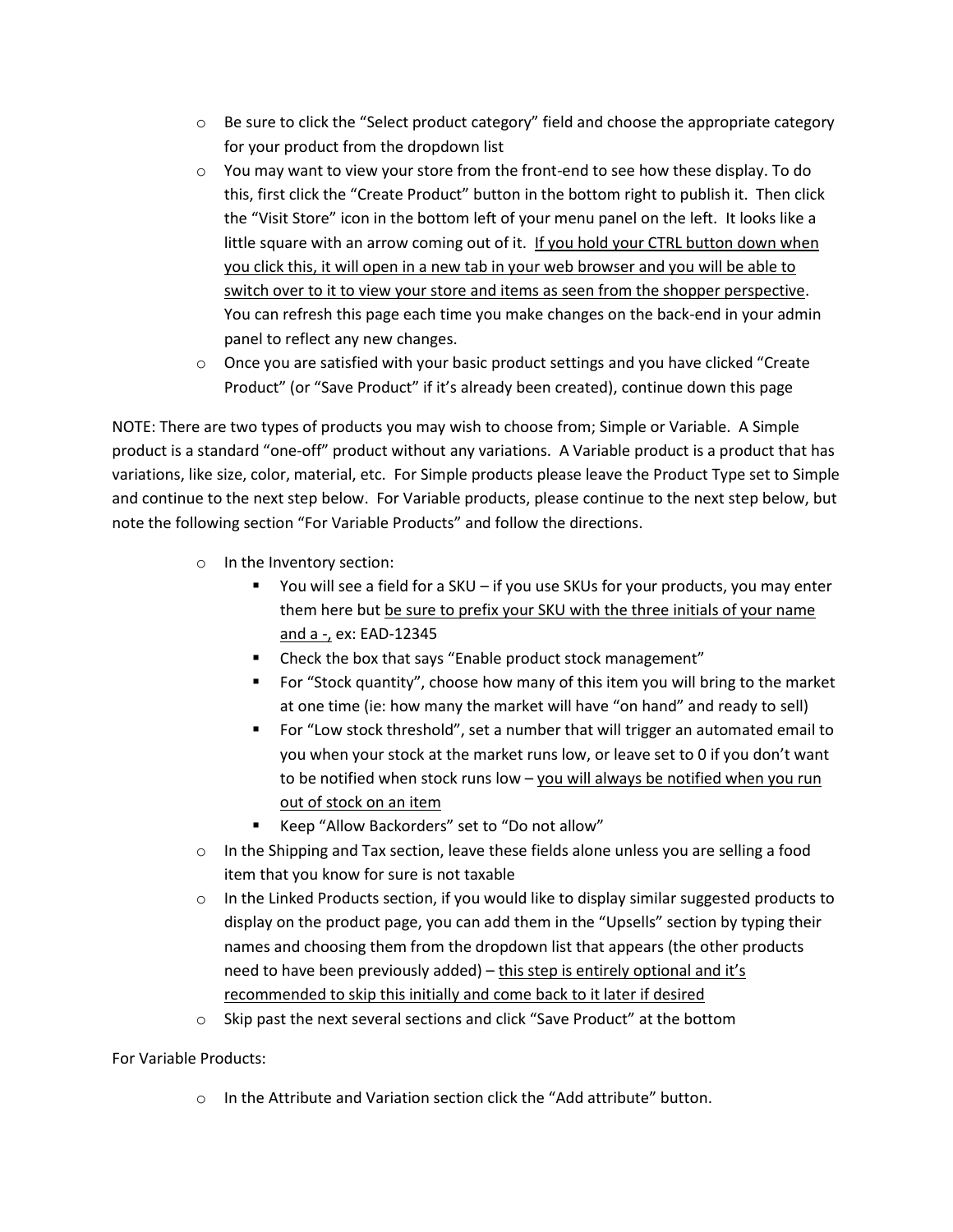- Before proceeding please consider the following: You will need to set prices for each product variation, and you may choose to add images for each product variation. As such, you will need to decide which variable will be best for you. As an example, if you sell custom photos printed in different formats, you will want to decide if the variable is the picture (in which case, the format, or medium, will be fixed as will, presumably, the price), or if the variable is the format, or medium (in which case, the picture will remain the same but the format, or medium will change, as will the price, per each variation). This concept should become clear as you begin to setup your variable products. For the purposes of these directions, we'll set the variable as format, or medium, whereas the picture will be the base product.
- $\circ$  You will now be presented with a blank line where you will input the name of your variable, for this example we'll enter "Print Size/Medium"
- o Next to that, under "Value(s)", we'll enter "20x30 Canvas | Mouse Pad | 9x12 Glass Cutting Board" Note that each value is separated with a | (usually located above your Enter key)
- $\circ$  Be sure to check the box to the left that says "Used for variations", then click the "Save attribute" button
- $\circ$  Now a dropdown menu will appear that says "Add variation" drop this down to "Create variations from all attributes" and click "Go", then click the "Ok" button in the popup prompt
- o You have now created all of your variations
	- Note that you can create multi-level variations by adding another Custom Attribute such as "Frame Color", then again following the same process as above. Doing this however, will add to the number of variations you have exponentially, and you will need to set each of them up
	- For now, we'll continue with the single-level variation described thus far
- $\circ$  You'll see a small down arrow all the way on the right side of each variation just to the left of the "Remove" option – click this to expand the settings for this variation
- o Now you will have control over each variation
	- You can add a custom image for this variation by clicking the little thumbnail image in the upper left and following the same procedure as before
	- You can set a SKU for each variation here too, be sure to prefix your SKU with your 3-letter initials and a -, as mentioned above (ex: EAD-12345)
	- **Set your variation price using the Regular price field on the left. Don't worry** about the "You Earn" value that's displayed – commissions will be calculated by Allied Arts, not this market system.
	- Leave the Sale price field empty
	- Lastly, you can check the "Manage stock" box next to the variation image if you would like to manage stock at the variation level – you must then enter the stock quantity into the field that appears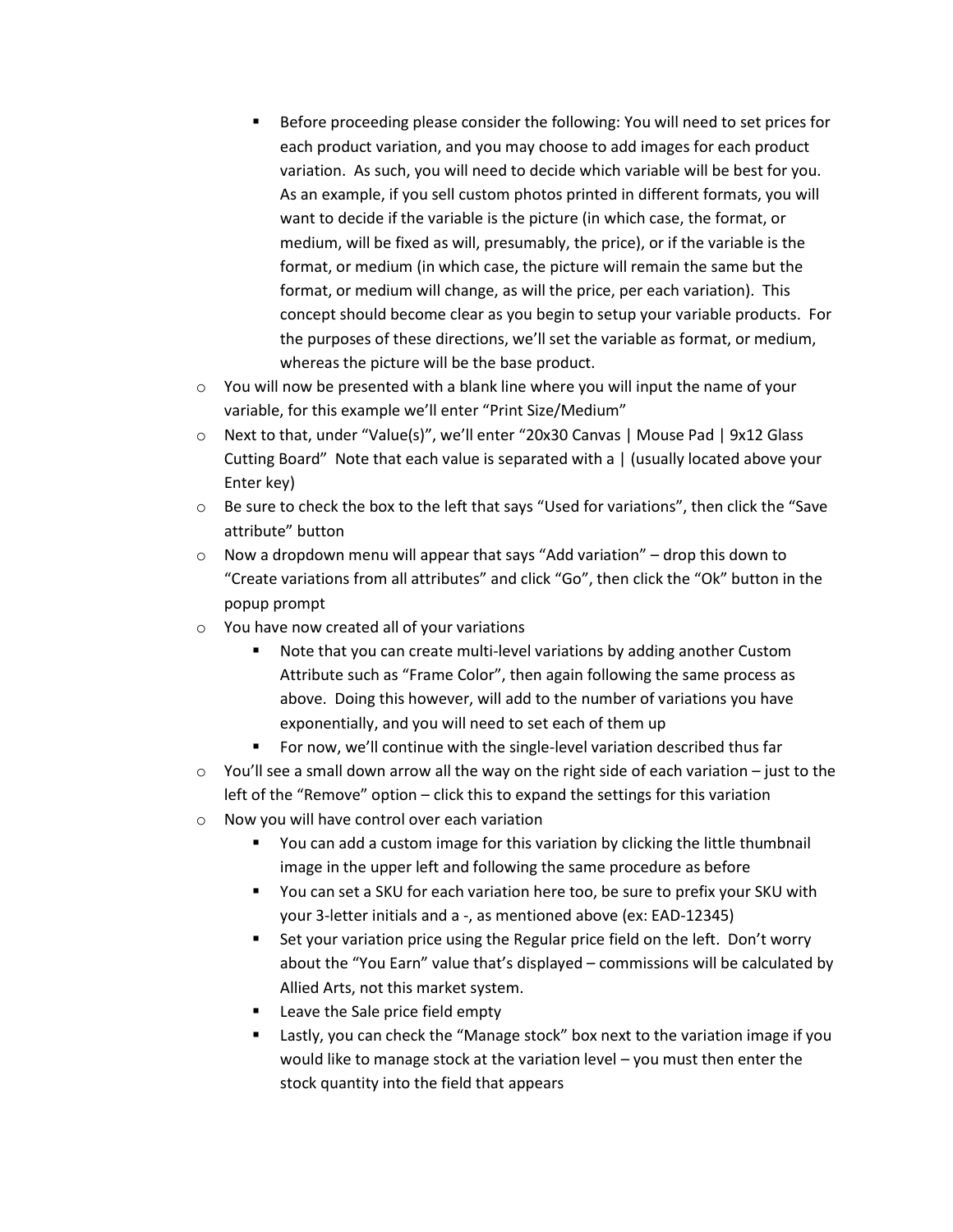- Note that the Low Stock Threshold does not apply to individual variations and cannot be used for variable products
- Once the stock quantities have been set at the variation level, any stock quantities entered for the parent item will be disregarded. Once you save your product, the "Enable Product Stock Management" box will be automatically unchecked for the parent item and the system will defer to the Stock Quantity levels you have entered for each variation. If you notice that your products aren't appearing after you've published the changes, double check that the "Enable Product Stock Management" box is unchecked for the parent product.
- A typical setup would look like this:
	- o Parent item:
		- **Enable product stock management: UNCHECKED**
	- o Variation 1:
		- Stock status: In Stock
		- **Manage stock?: CHECKED**
		- Stock quantity: 10 (or whatever is appropriate this *will* change when this variation is ordered)
		- "Allow backorders?" set to "Do not allow"
- You have now completed the setup of the first variation and you can proceed to the next variation, following the same procedure
- It is advised to click the "Save Variations" button after you setup each variation
- You can remove variations by clicking the "Remove" option for a specific variation
- **•** You can rearrange the variations as they're presented in the market by clicking and dragging on the little stack of 3 lines, just to the left of the down arrow and "Remove" label and dragging each variation up or down as desired
- When you've completed the setup of all variations, click "Save Variations, then click the "Save Product" button at the bottom
- Note that only variations that are in stock (if stock management is selected at the variation level), and that have a price set will show in the market
- It is advised to open another browser tab and view your product on the front end as you make changes on the back end, refreshing the front-end page each time you make a change on the back end, to see the results of your changes
- Rearranging Products: Unfortunately our system does not allow vendors to manually arrange their products into the order they would like them displayed. However, there is a workaround that may be used if you would like to "push" certain products to the top of your store. To do this, go into your Products list in your vendor admin panel. When you see the list of products, hover your mouse over the name of the product you would like to push into first position. You will see some options appear under the product name, the last of which is "Duplicate". If you click this link, a new product will be created that is an exact duplicate of this product. This new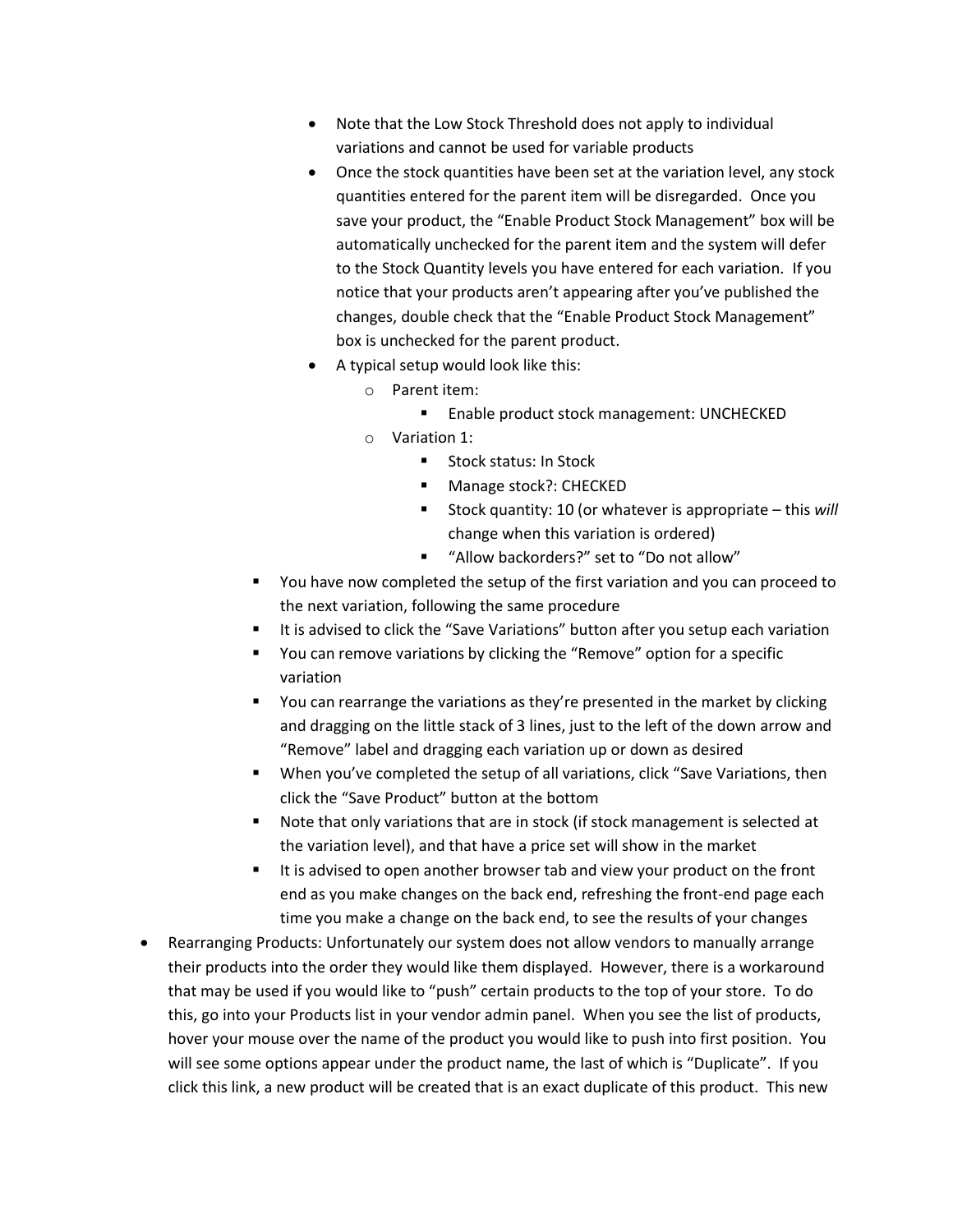product will now show in first position in your store. All attributes will be copied from the old product. Now be sure to delete the original product so you don't have two of the same product. And lastly, rename your new product to remove the "(Copy)" from the name. That's it  $-$  your new product is now in first position. You can do this with as many products as you'd like, but just note that the most recently created (duplicated) product will always go into the first position.

 You can continue adding products in the Products tab on the left side of the screen in the vendor control panel following the same steps as above.

## **ORDER PROCESSING**

Now that you have setup your store, your products, and optionally, your shipping methods, you will need to manage incoming orders. You will receive an email every time someone places an order for your products. You will also be able to access your orders in your Vendor Dashboard in the "Orders" tab on the left.

- Click "Orders" in the left menu and you will see all your orders. To view the details of an order, click where it lists the order number on the left (alternately, you can click the eye icon on the far right)
- On this screen you will see all the order details, including the shipping method that was chosen at checkout
- IMPORTANT NEVER COMPLETE AN ORDER UNTIL IT HAS BEEN DROPPED OFF AT ALLIED ARTS, DELIVERED, OR SHIPPED
- If you are shipping your product, you can enter the shipment information in the bottom right by clicking on the "Tracking Number" button – DO THIS BEFORE YOU MARK THE ORDER AS COMPLETE
- Once the order has been dropped off at Allied Arts, delivered to the customer, or shipped, you can mark the order as complete. This can be done either in this screen by going to the top right and clicking the "Edit" link next to where it says "Order Status: Processing", then choosing "Completed" from the dropdown and clicking the "Update" button, OR in the orders overview screen by clicking the check mark on the right (if you hover your mouse over it you'll see a little "Complete" message pop up).

#### **REFUNDS**

There may be times when you need to issue refunds to your customers. For a number of reasons, it's best to try and minimize this. The easiest way to prevent refunds is to be sure that you can actually fulfill your seller obligations of order fulfillment in advance. The two areas that you should double check are your stock levels, and your delivery/shipping offerings. Make sure that you are using stock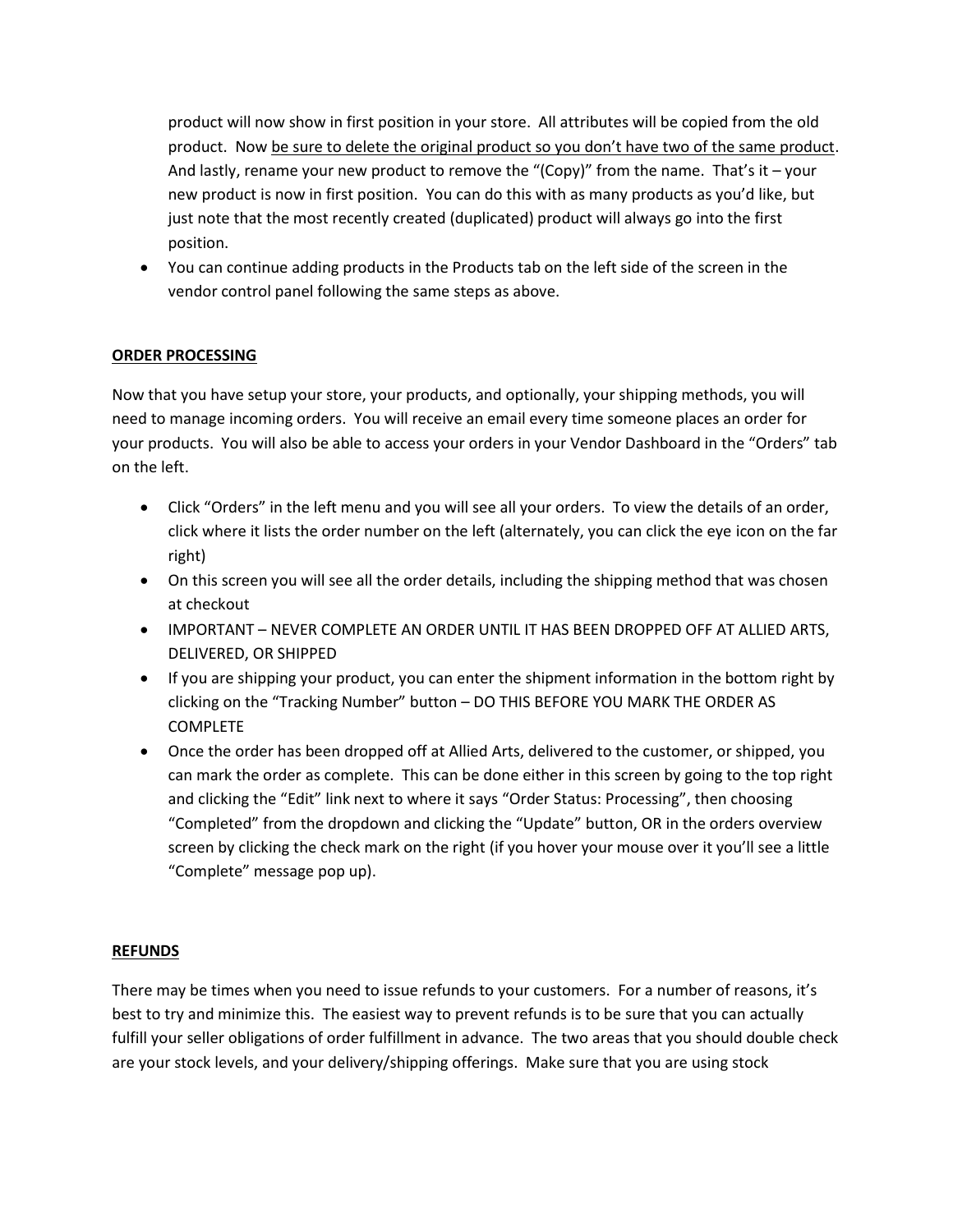management so that items that are not available don't show up in the store for purchase. And be sure that the delivery/shipping options that you provide are actually viable for your business and products.

That said; if you do need to offer a refund, here's the process:

- Go to your orders and mark the order in question as "Complete"
- Once the order is complete, open the order to view the details screen
- Click the "Request Refund" button
- Here you will have the opportunity to refund the items you sold, as well as any shipping fees you may have charged.
- For the item(s), be sure to select the quantity of items you are refunding, as this will put it back in stock and account for tax
- For the shipping charge, choose how much money you will be refunding (probably all of it) and enter that into the Total column in the shipping row
- Next, enter the reason for the refund (ie: out of stock)
- Once you've entered the quantity of each product you are refunding, and the amount of shipping you are refunding, and the reason for the refund, you will see a "Refund Amount" listed – if this looks correct, click "Submit Refund Request \$XX.XX)
- This will initiate an automatic refund back from your Stripe account (and the Allied Arts account) to the buyer
- There is no processing fee for refunds, however THE ORIGINAL CREDIT CARD PROCESSING FEE THAT WAS INCURRED WHEN THE ORDER WAS FIRST PLACED WILL NOT BE REFUNDED TO YOU.

# **THAT'S IT!**

You will be paid automatically every time an order is placed. You will receive 70% of the order total (not including tax), minus the credit card processing fee (2.9% of the order total [including tax] + .30c), plus the shipping cost collected. As an example, if you sell a \$10 item, you will receive \$10.38:

- $\bullet$  \$10.00 + .87c tax = \$10.87
- $\bullet$  70% of \$10 = \$7.00
- Credit card fees =  $$10.87 * 2.9% = .32c$  plus .30c for a total of .62c
- $\bullet$  Shipping cost collected = \$4.00
- $\bullet$  \$7.00 .62c in credit card fees + \$4.00 shipping = \$10.38

This money will be directly deposited into your bank account within 7 days after the order is processed.

Feel free to poke around the areas of your admin area to view your orders, reports, additional settings, etc.